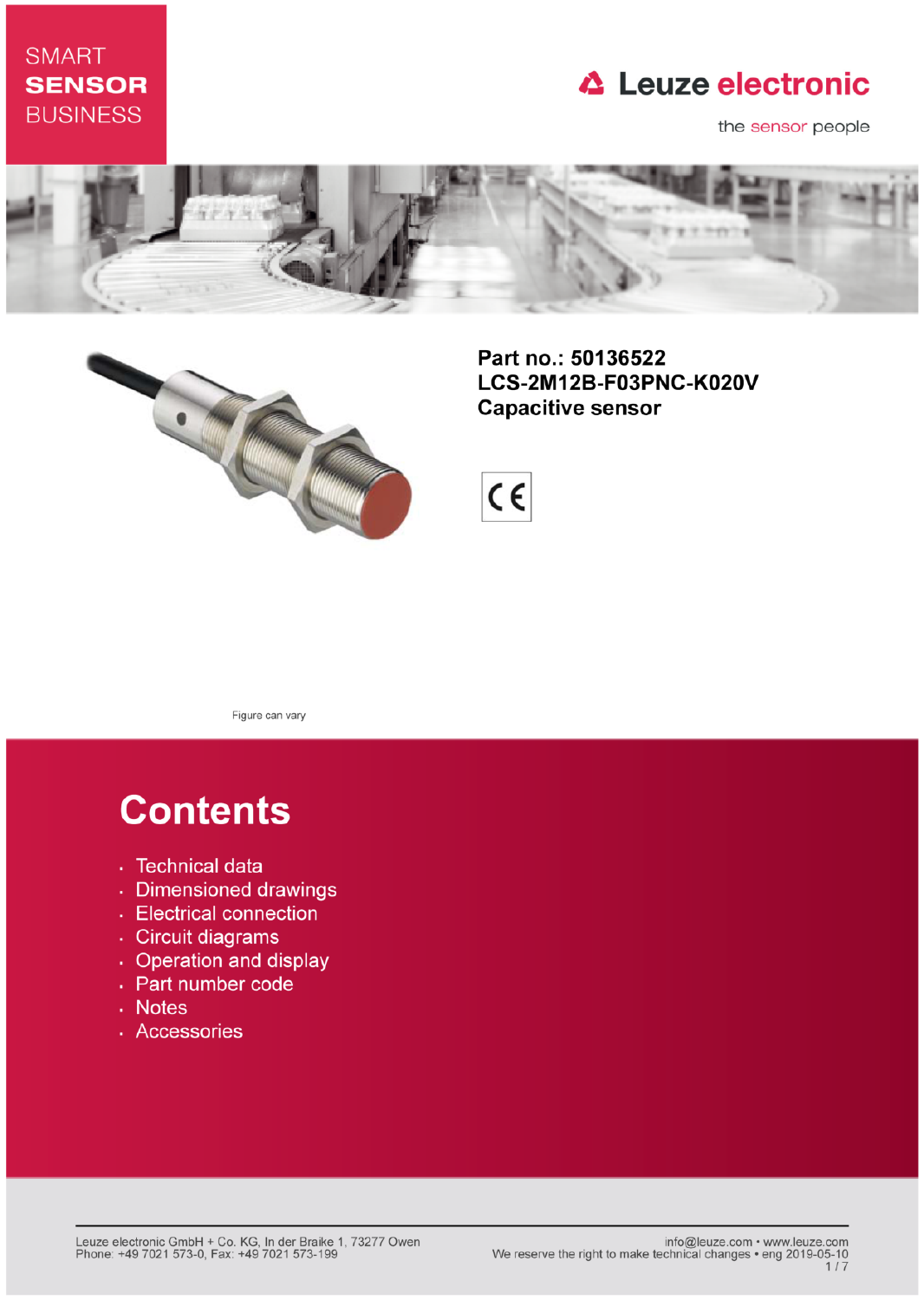## Part no.: 50136522 – LCS-2M12B-F03PNC-K020V – Capacitive sensor

#### **Technical data**

| <b>Basic data</b>                   |                              |  |  |
|-------------------------------------|------------------------------|--|--|
| Series                              | LCS-2                        |  |  |
| Switching distance S <sub>n</sub>   | $13$ mm                      |  |  |
| Assured switching distance          | 2.4 mm                       |  |  |
|                                     |                              |  |  |
| <b>Electrical data</b>              |                              |  |  |
| Protective circuit                  | Polarity reversal protection |  |  |
|                                     | Short circuit protected      |  |  |
| <b>Performance data</b>             |                              |  |  |
| Supply voltage U <sub>B</sub>       | 10  30 V, DC                 |  |  |
| Residual ripple                     | 010%                         |  |  |
| Open-circuit current                | 10 mA                        |  |  |
| Rated operating current             | 200 mA                       |  |  |
| <b>Outputs</b>                      |                              |  |  |
| Number of digital switching outputs | 1 Piece(s)                   |  |  |
| <b>Switching outputs</b>            |                              |  |  |
| <b>Type</b>                         | Digital switching output     |  |  |
| Voltage type                        | DC                           |  |  |
| <b>Switching output 1</b>           |                              |  |  |
| Assignment                          | Connection 1, conductor 2    |  |  |
| Switching element                   | Transistor, PNP              |  |  |
| Switching principle                 | NC (normally closed)         |  |  |
|                                     |                              |  |  |
| <b>Timing</b>                       |                              |  |  |
| Switching frequency                 | 100 Hz                       |  |  |
|                                     |                              |  |  |
| <b>Connection</b>                   |                              |  |  |
| Number of connections               | 1 Piece(s)                   |  |  |
| <b>Connection 1</b>                 |                              |  |  |
| Type of connection                  | Cable                        |  |  |
| Cable length                        | 2.000 mm                     |  |  |
| Sheathing material                  | <b>PVC</b>                   |  |  |
| Number of conductors                | 3-wire                       |  |  |
| Wire cross section                  | $0.35$ mm <sup>2</sup>       |  |  |
|                                     |                              |  |  |
| <b>Mechanical data</b>              |                              |  |  |
| Design                              | Cylindrical                  |  |  |
| Thread size                         | M12 x 1 mm                   |  |  |
| Dimension ( $(X \times L)$ )        | 12 mm x 55 mm                |  |  |
| Type of installation                | Embedded                     |  |  |
| Housing material                    | Metal                        |  |  |
| Sensing face material               | Plastic, Polybutylene (PBT)  |  |  |
| Cover material                      | Plastic, Polybutylene (PBT)  |  |  |
|                                     |                              |  |  |
| <b>Operation and display</b>        |                              |  |  |
| Type of display                     | LED                          |  |  |
| Number of LEDs                      | 1 Piece(s)                   |  |  |
| Switching distance, adjustable      | Yes                          |  |  |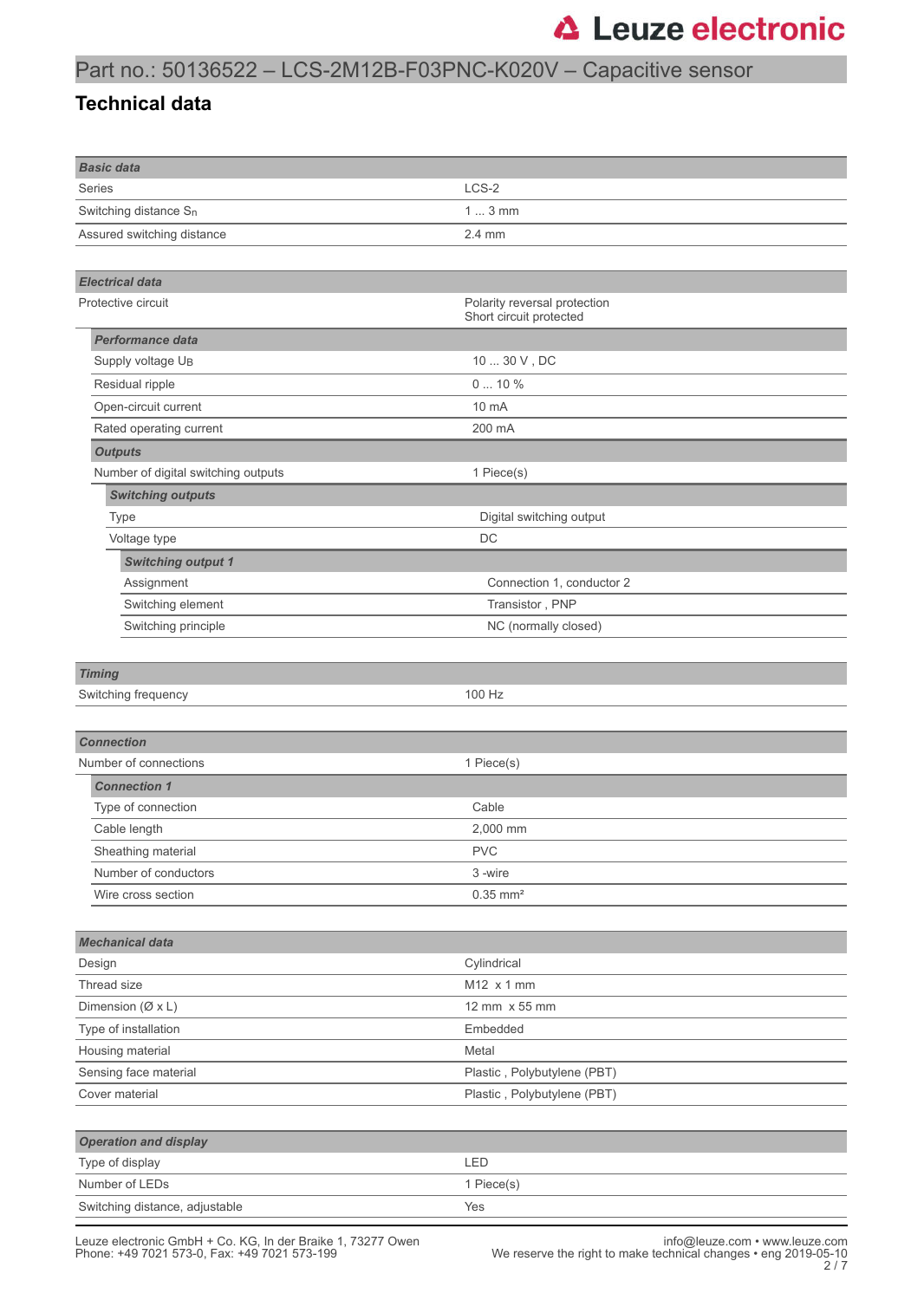## Part no.: 50136522 – LCS-2M12B-F03PNC-K020V – Capacitive sensor

| <b>Environmental data</b>      |                                    |
|--------------------------------|------------------------------------|
| Ambient temperature, operation | -25  70 °C                         |
|                                |                                    |
| <b>Certifications</b>          |                                    |
| Degree of protection           | IP 67                              |
| Protection class               | $\ensuremath{\mathsf{III}}\xspace$ |
| Standards applied              | IEC 60947-5-2                      |
|                                |                                    |
| <b>Correction factors</b>      |                                    |
| Acetone                        | 0.75                               |
| Acrylic resin                  | 0.10.25                            |
| Alcohol                        | 0.85                               |
| Ammonia                        | 0.70.85                            |
| Aniline                        | 0.4                                |
| Gasoline                       | 0.1                                |
| Celluloid                      | 0.15                               |
| Liquid chlorine                | 0.1                                |
| Ebonite                        | 0.15                               |
| Epoxy resin                    | 0.150.35                           |
| Crude oil                      | 0.05                               |
| Ethanol                        | 0.85                               |
| Ethylene glycol                | 0.93                               |
| Freon R22 and 502 (liquid)     | 0.35                               |
| Grain                          | 0.150.3                            |
| Glass                          | 0.20.55                            |
| Glycerin                       | 0.98                               |
| Rubber                         | 0.150.9                            |
| Wood, wet                      | 0.60.85                            |
| Wood, dry                      | 0.10.4                             |
| Carbon dioxide                 | 0                                  |
| Air                            | 0                                  |
| Marble                         | 0.5                                |
| Flour                          | 0.05                               |
| Melamine resin                 | $0.25\,\ldots\,0.55$               |
| Milk powder                    | $0.2\,$                            |
| Nylon                          | 0.20.3                             |
| Oil-containing paper           | 0.25                               |
| Paper                          | 0.1                                |
| Polyamide                      | 0.3                                |
| Polyester resin                | $0.15\ldots 0.5$                   |
| Pressboard                     | $0.1 \dots 0.3$                    |
| PTFE                           | 0.1                                |
| Quartz glass                   | $0.2\,$                            |
| Salt                           | 0.35                               |
| Sand                           | 0.150.3                            |
| Water                          | $\mathbf{1}$                       |
| Cement dust                    | 0.25                               |
| Sugar                          | 0.15                               |

*Classification*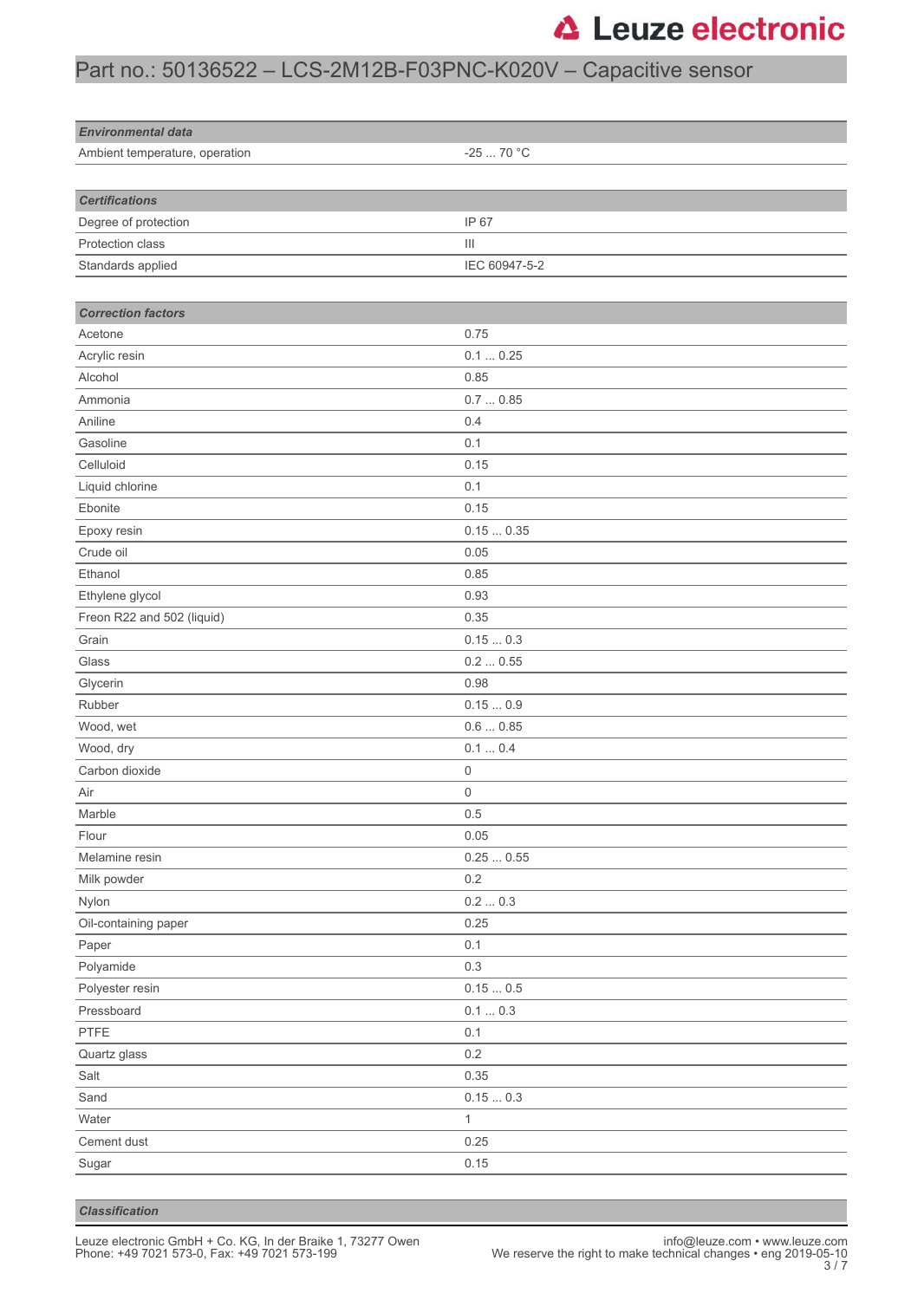## Part no.: 50136522 – LCS-2M12B-F03PNC-K020V – Capacitive sensor

| Customs tariff number | 85365019 |
|-----------------------|----------|
| eCl@ss 8.0            | 27270102 |
| eCl@ss 9.0            | 27270102 |
| <b>ETIM 5.0</b>       | EC002715 |
| ETIM 6.0              | EC002715 |

### **Dimensioned drawings**

All dimensions in millimeters



A Active surface B Yellow LED C Potentiometer

### **Electrical connection**

| <b>Connection 1</b>  |            |
|----------------------|------------|
| Type of connection   | Cable      |
| Function             |            |
| Cable length         | 2,000 mm   |
| Sheathing material   | <b>PVC</b> |
| Cable color          |            |
| Number of conductors | 3 -wire    |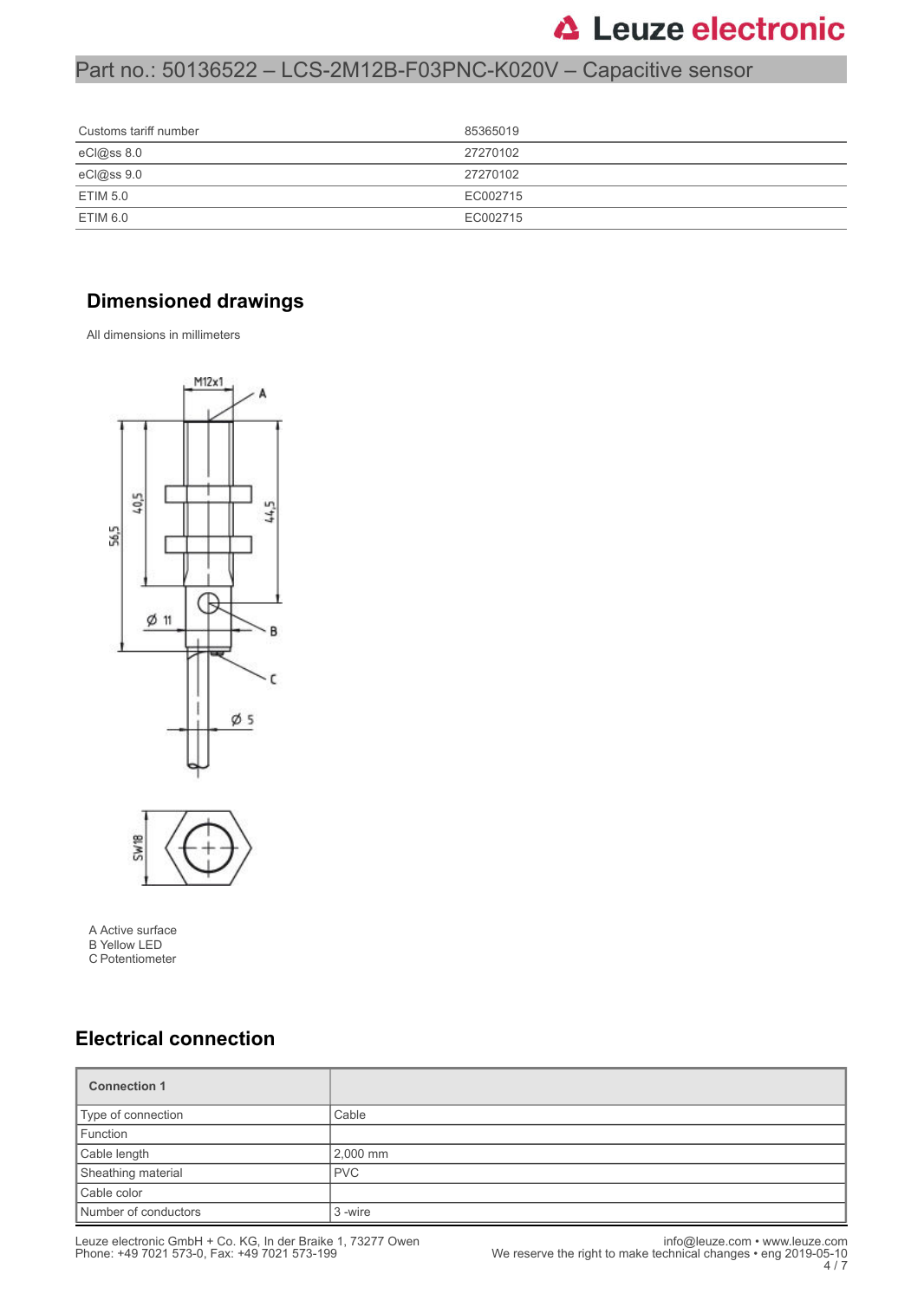### Part no.: 50136522 – LCS-2M12B-F03PNC-K020V – Capacitive sensor

| <b>Connection 1</b> |                         |
|---------------------|-------------------------|
| Wire cross section  | $10.35$ mm <sup>2</sup> |

| <b>Conductor color</b> | <b>Conductor assignment</b> |  |
|------------------------|-----------------------------|--|
| Brown                  | 10 - 30 V DC                |  |
| Black                  | <b>OUT</b>                  |  |
| Blue                   | <b>GND</b>                  |  |

### **Circuit diagrams**



### **Operation and display**

#### LEDs

| <b>LED</b>               | Display | <b>Meaning</b>                     |
|--------------------------|---------|------------------------------------|
| Yellow, continuous light |         | I Switching output/switching state |

#### **Part number code**

Part designation: **LCS-ABBBC-DDDEFF-GHHHIJJJ KK**

| <b>LCS</b> | <b>Operating principle:</b><br>LCS: capacitive sensor                                                                                                                                                                                                            |
|------------|------------------------------------------------------------------------------------------------------------------------------------------------------------------------------------------------------------------------------------------------------------------|
| A          | Series:<br>1: series 1 "Extended"<br>2: series 2 "Advanced"                                                                                                                                                                                                      |
| <b>BBB</b> | Design:<br>M12: series with M12 x 1 external thread<br>M <sub>18</sub> : series with M <sub>18</sub> x 1 external thread<br>M30: series with M30 x 1.5 external thread<br>Q40: series in cubic design, length 40 mm<br>Q54: series in cubic design, length 54 mm |
| С          | <b>Housing material:</b><br>B: brass<br>M: metal<br>P: plastic/PBT<br>T: PTFE                                                                                                                                                                                    |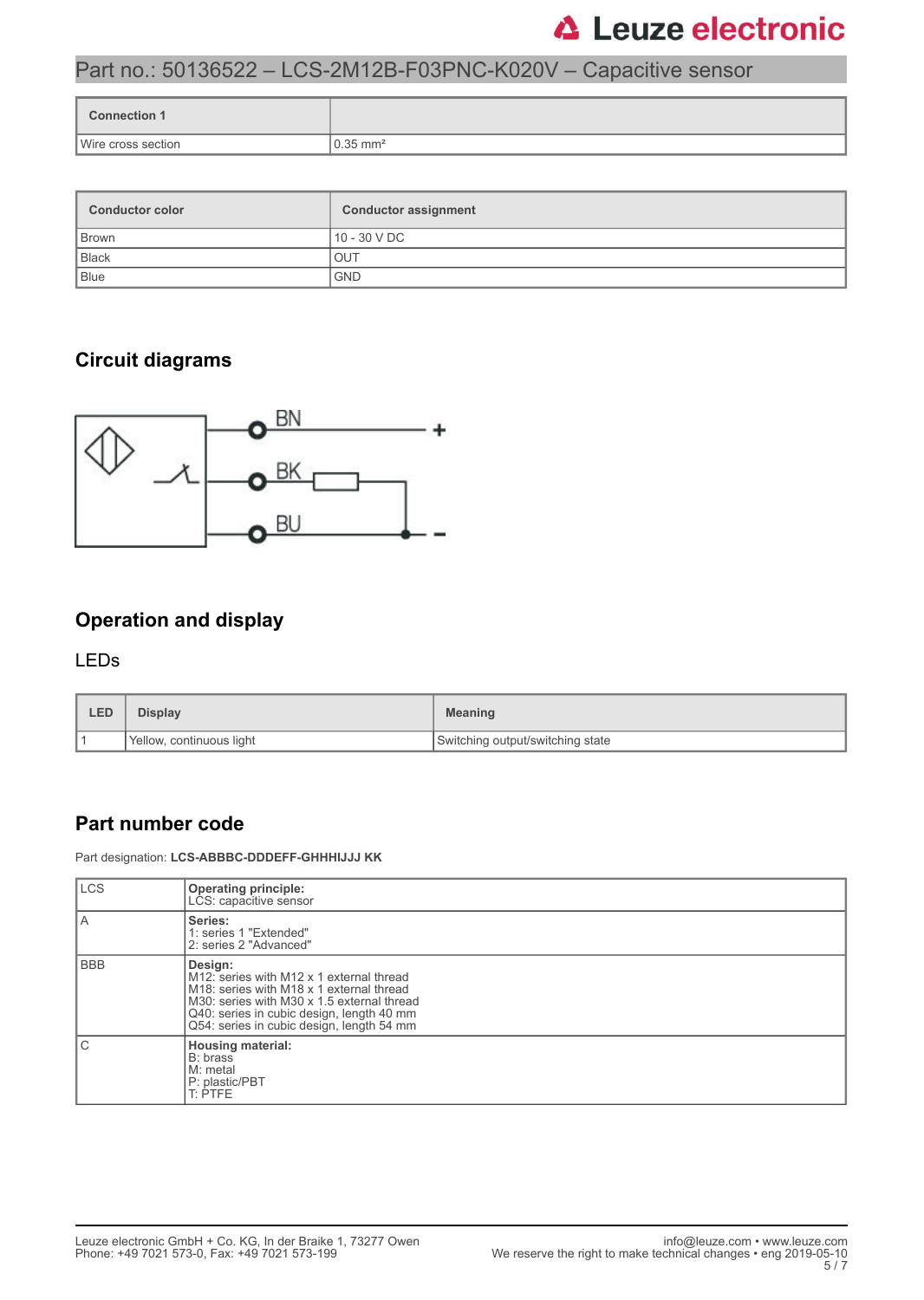### Part no.: 50136522 – LCS-2M12B-F03PNC-K020V – Capacitive sensor

| <b>DDD</b> | Measurement range / type of installation:<br>F03: typ. range limit 3.0 mm / embedded installation<br>F04: typ. range limit 4.0 mm / embedded installation<br>F05: typ. range limit 5.0 mm / embedded installation<br>F06: typ. range limit 6.0 mm / embedded installation<br>F08: typ. range limit 8.0 mm / embedded installation<br>F10: typ. range limit 10.0 mm / embedded installation<br>F15: typ. range limit 15.0 mm / embedded installation<br>F20: typ. range limit 20.0 mm / embedded installation<br>N06: typ. range limit 6.0 mm / non-embedded installation<br>N08: typ. range limit 8.0 mm / non-embedded installation<br>N15: typ. range limit 15.0 mm / non-embedded installation<br>N25: typ. range limit 25.0 mm / non-embedded installation<br>N30: typ. range limit 30.0 mm / non-embedded installation |  |  |
|------------|-----------------------------------------------------------------------------------------------------------------------------------------------------------------------------------------------------------------------------------------------------------------------------------------------------------------------------------------------------------------------------------------------------------------------------------------------------------------------------------------------------------------------------------------------------------------------------------------------------------------------------------------------------------------------------------------------------------------------------------------------------------------------------------------------------------------------------|--|--|
| Ε          | <b>Output function:</b><br>B: NC and NO contact<br>N: NPN<br>P: PNP                                                                                                                                                                                                                                                                                                                                                                                                                                                                                                                                                                                                                                                                                                                                                         |  |  |
| FF.        | Switching:<br>NC: normally closed contact<br>NO: normally open contact<br>NP: programmable                                                                                                                                                                                                                                                                                                                                                                                                                                                                                                                                                                                                                                                                                                                                  |  |  |
| G          | <b>Connection cable:</b><br>K: cable<br>n/a: no cable                                                                                                                                                                                                                                                                                                                                                                                                                                                                                                                                                                                                                                                                                                                                                                       |  |  |
| <b>HHH</b> | Cable length:<br>020: length 2,000 mm<br>003: length 300 mm<br>n/a: no cable                                                                                                                                                                                                                                                                                                                                                                                                                                                                                                                                                                                                                                                                                                                                                |  |  |
|            | Cable material:<br>P: PUR<br>T: PTFE<br>V: PVC                                                                                                                                                                                                                                                                                                                                                                                                                                                                                                                                                                                                                                                                                                                                                                              |  |  |
| JJJ        | <b>Electrical connection:</b><br>M08: M8 connector, 3-pin<br>M12: M12 connector. 4-pin (plug)                                                                                                                                                                                                                                                                                                                                                                                                                                                                                                                                                                                                                                                                                                                               |  |  |
| KK.        | Special equipment:<br>L: IO-Link interface<br>$T$ : teach-in<br>n/a: no special equipment                                                                                                                                                                                                                                                                                                                                                                                                                                                                                                                                                                                                                                                                                                                                   |  |  |

#### **Note**

A list with all available device types can be found on the Leuze electronic website at www.leuze.com.

#### **Notes**

#### **Observe intended use!**

- This product is not a safety sensor and is not intended as personnel protection.
- The product may only be put into operation by competent persons.
- Only use the product in accordance with its intended use.